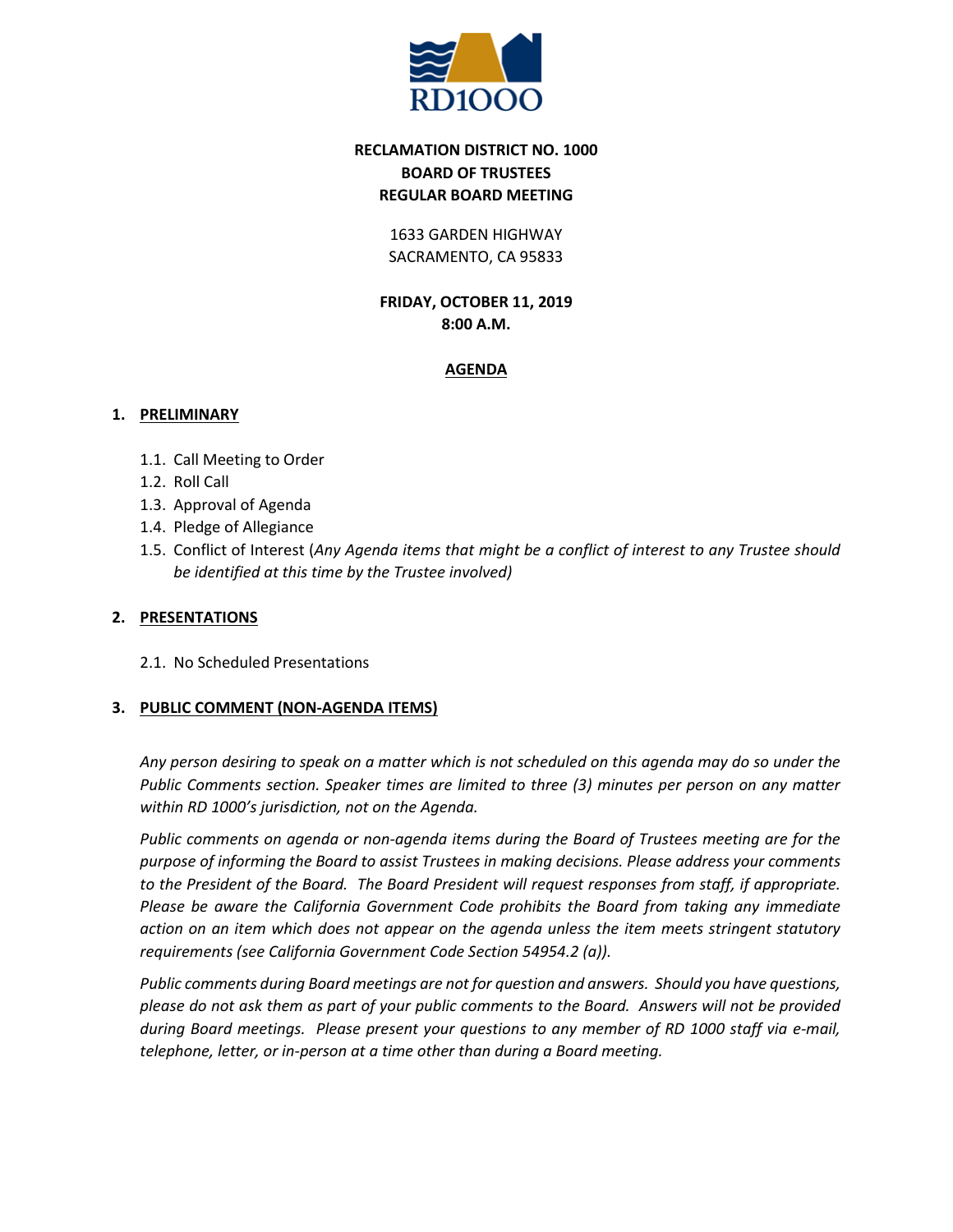#### **4. INFORMATIONAL ITEMS**

- 4.1. GENERAL MANAGER'S REPORT: Update on activities since the September 2019 Board of Trustees Meeting.
- 4.2. SUPERINTENDENT'S REPORT: Update on activities since the September 2019 Board of Trustees Meeting.
- 4.3. DISTRICT COUNSEL'S REPORT: Update on activities since the September 2019 Board of Trustees Meeting.

## **5. CONSENT CALENDAR**

*The Board considers all Consent Calendar items to be routine and will adopt them in one motion. There will be no discussion on these items before the Board votes on the motion, unless Trustees, staff or the public request specific items be discussed and/or removed from the Consent Calendar.*

- 5.1. APPROVAL OF MINUTES: Approval of Minutes from September 13, 2019 Regular Board Meeting and September 27, 2019 Special Board Meeting.
- 5.2. TREASURER'S REPORT: Approve Treasurer's Report for September 2019.
- 5.3. EXPENDITURE REPORT: Review and Accept Report for September 2019.
- 5.4. BUDGET TO ACTUAL REPORT: Review and Accept Report for September 2019.
- 5.5. CALIFORNIA GOVERNOR'S OFFICE OF EMERGENCY SERVICES: Review and Consider Adoption of Resolution No. 2019-10-01 Designation of Applicant's Agent for Non-State Agencies.

#### **6. SCHEDULED ITEMS**

- 6.1. RATIFICATION OF FUNDING AGREEMENT: Review and Consider Ratification of Funding Agreement for Sutter Pointe Phase 1 Development Project Processing.
- 6.2. SACRAMENTO LOCAL AGENCY FORMATION COMMISSION: Review and Consider Selection of Special District Commissioner and Alternate Special District Commissioner for Sacramento Local Agency Formation Commission.
- 6.3. RECLAMATION DISTRICT 537 ASSESSMENT BALLOT: Review and Consider Authorizing the General Manager to Submit Ballot for Reclamation District 537 Proposed Annual Assessment.